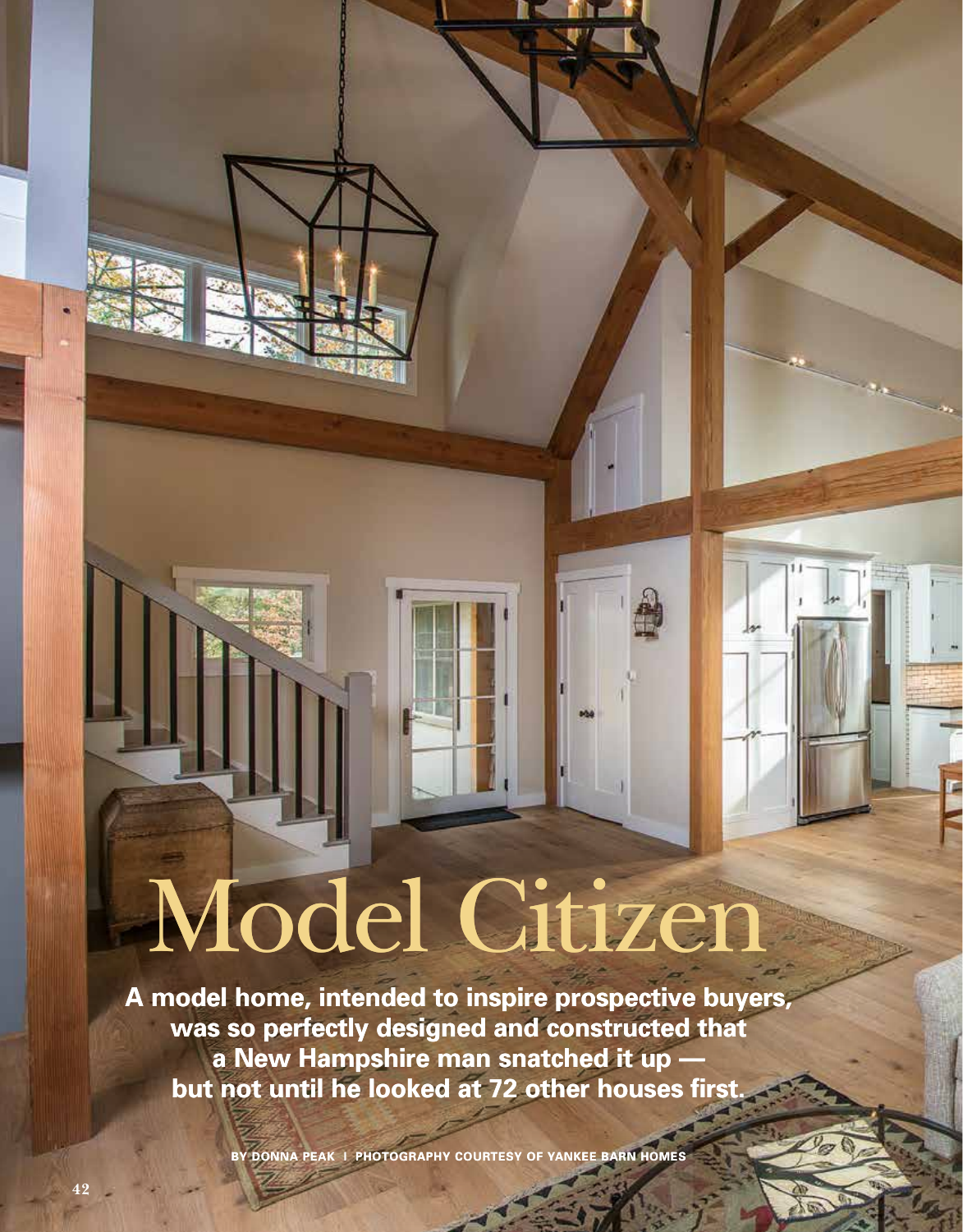**The 6-inch-wide, Douglas fir timbers are notched and bolted together to create the home's frame. No pegs or other traditional timber joinery were used. The truss system is a bit of a hybrid, combining the look of both queenand king-post truss styles.**

a

nin

ä

Lagung

**CONTRACTOR** 

 $\mathbf{H}$ 

 $\mathbf{H}$ 

n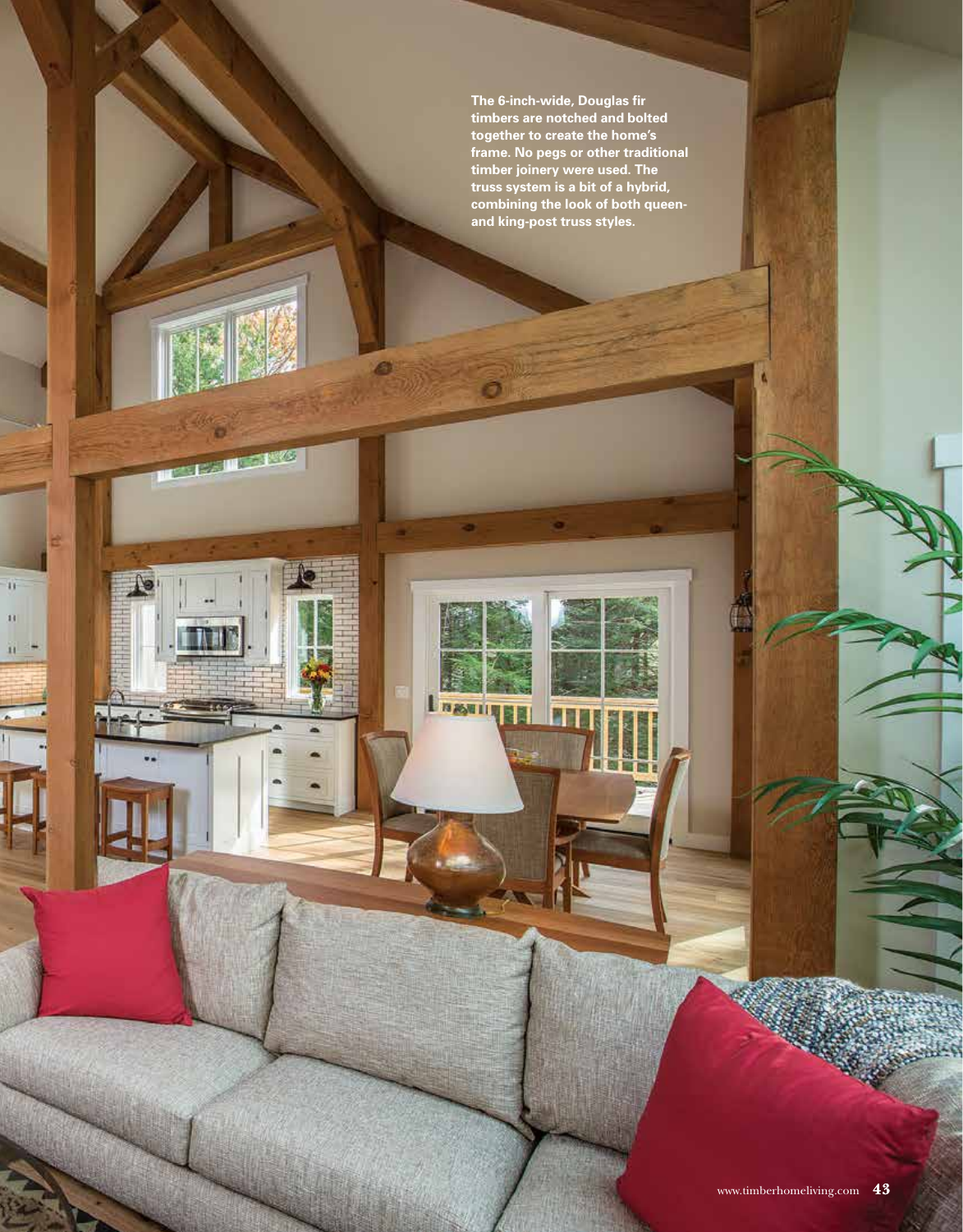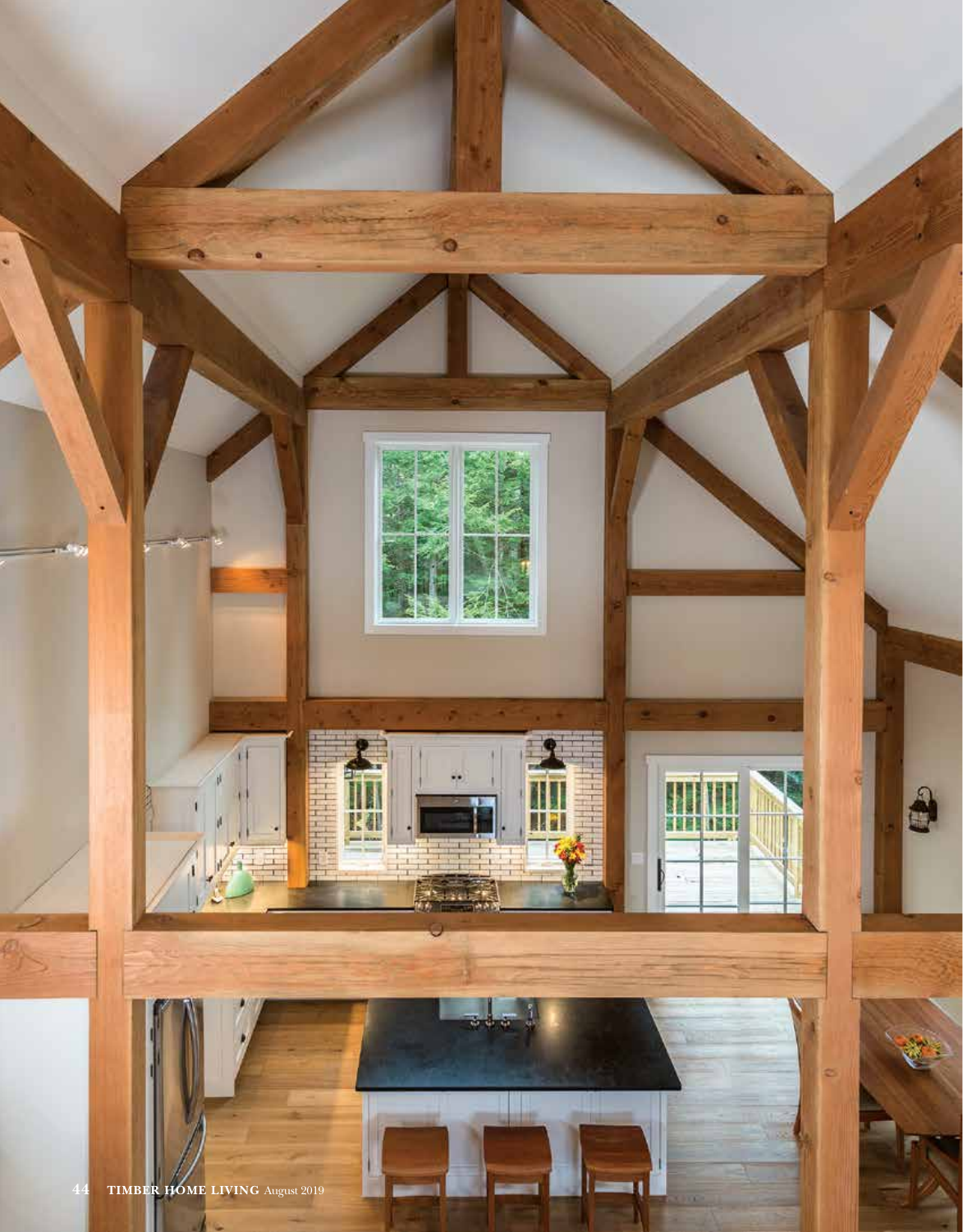

t's not unusual for timber home companies to design and build model<br>homes. After all, walking through a<br>three-dimensional structure gives buyers t's not unusual for timber home companies to design and build model homes. After all, walking through a a better idea of how a design will function and flow than simply looking at a floor plan ever could. Plus, they get a peek at the level of craftsmanship they can expect.

Models are intended to inspire buyers so that they can plan their own homes, but there are those rare times when buyers *don't* find inspiration. They don't want to build one like it, they want THAT one — the one they're standing in. Such was the case with this picture-perfect Yankee Barn home and a lucky buyer named Keith.

As it turns out, Yankee Barn Homes

designed and built this house with a little head start of its own. The company was looking for land near their Grantham, New Hampshire-based headquarters when they learned of this property, which originally contained another house that was lost to a fire. The foundation, however, was intact, so when the company's design team set out to craft the floor plan — deemed the "Eastman House" — they created it expressly to fit that footprint.

"Because the foundation was pre-existing, all the site work was done, and all the approvals were in place. That cut off a good six months in terms of our build period," says Jeffrey Rosen, Yankee Barn Homes' coowner and creative director. "Design-wise, I

**ABOVE:** The solariumstyle window bank and skylights create a Floridaroom effect in this New Hampshire cottage.

**FAR LEFT:** The timber frame isn't stained at all. The Douglas fir is finished with a clear, matte seal. "Without a tinted stain, the wood tone will age out to a warm yellow, which is really lovely," Jeffrey explains. Beautiful and durable white oak, cut into 8-inch-wide planks, covers the floor throughout the home. The genuine hardwood was pre-finished for quick installation.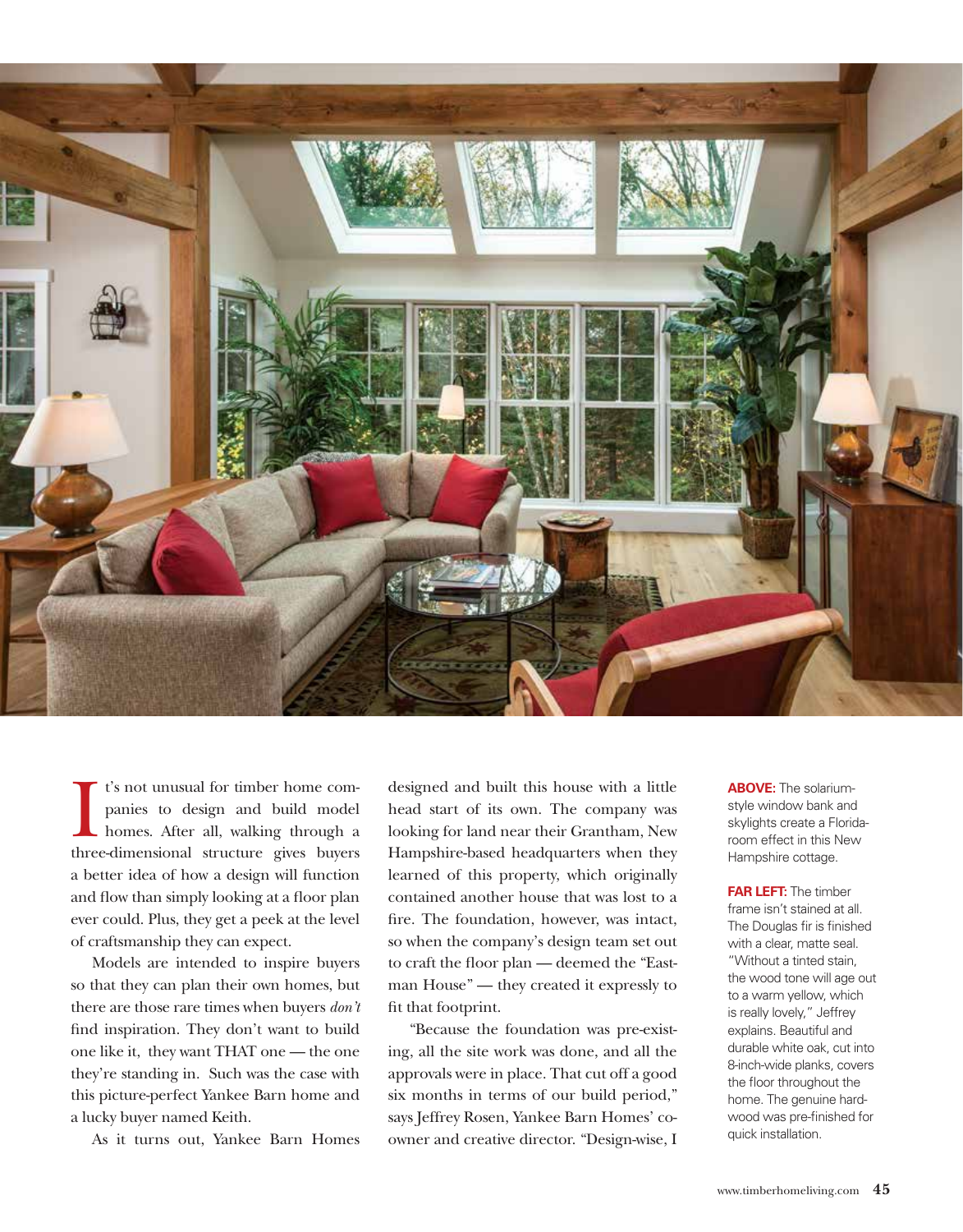**The kitchen is a modern take on farmhouse style. Classic white cabinetry from New England-based manufacturer, Crown Point, anchors the room, allowing the warmth of the Vermont soapstone counters to draw the attention they deserve. The stone is finished with mineral oil, giving them a satin finish rather than a high gloss.** 

ماه

Ħ

 $\overline{1}$ 

 $\mathbf{1}$ 

 $11$ 

ti t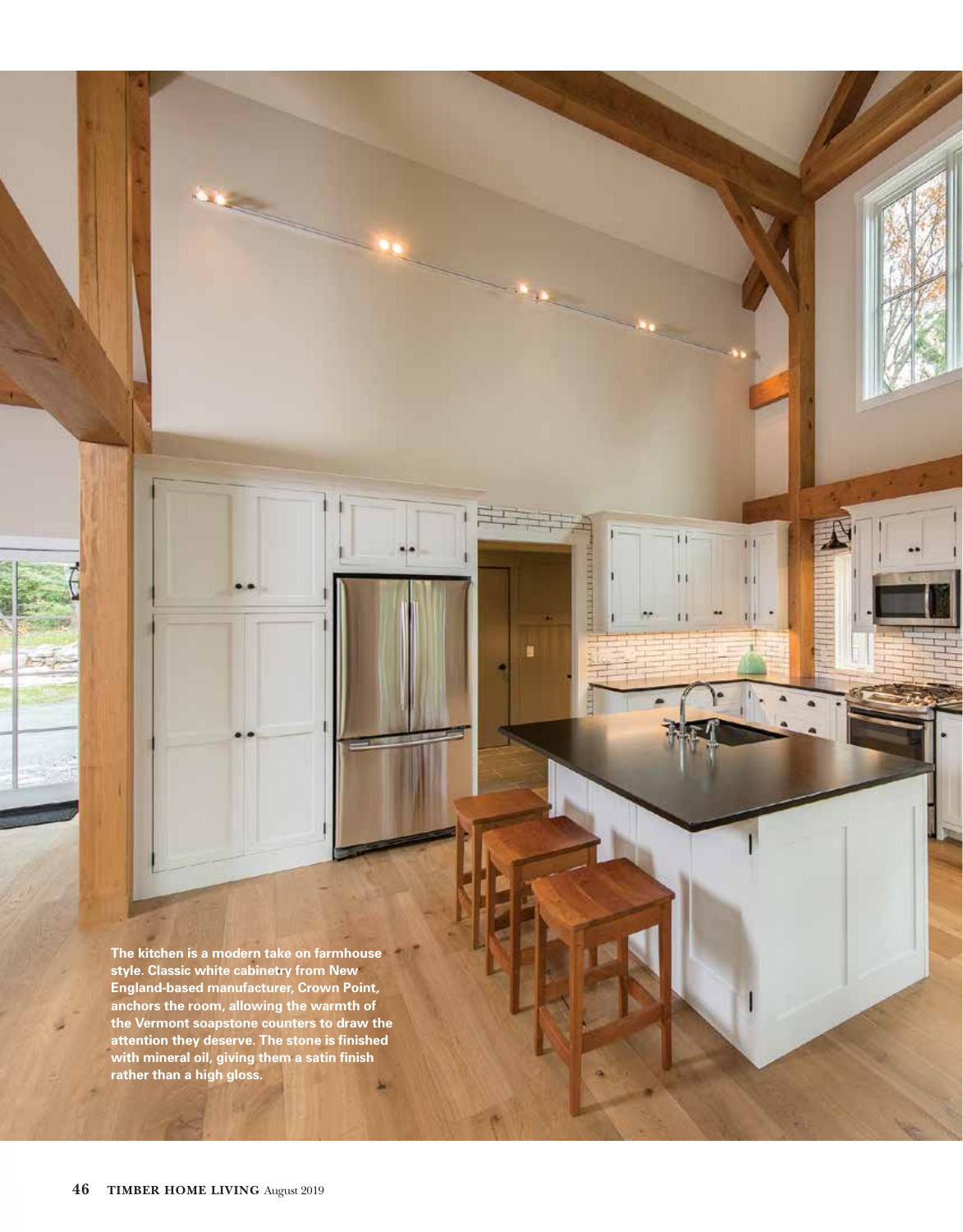

wanted to create a home that felt barn-like, but was contemporary in terms of an openconcept plan. I call it a 'little-big house' because it appears really small when you drive up to it, but it unfolds once you walk inside."

One step over the threshold and you can see exactly what Jeffrey is talking about. The foyer immediately opens to the great room, which is spectacular, thanks to its Douglas fir post-and-beam frame. To the immediate right, the staircase is smartly tucked against the wall so it doesn't eat into the 1,830-square-foot home's living area. To the left, a modern take on a farmhouse kitchen, with its semi-custom Crown Point cabinetry, satin-finish Vermont soapstone counters and hand-glazed subway tiles, greets guests.

But despite the elegant fittings and fixtures that give this home so much charm, it's the solarium-style window bank and skylights in the lounging area that give the interior its "WOW" factor. "New Hampshire is such a cold climate, we wanted this space to feel warm and bright all year round. The winter days are really short here; there's something nice about the inside-out feel of this room," Jeffrey explains. To prevent the cold New England temps from penetrating the interiors, highly insulated Marvin Thermopane windows were specified.

Quality windows aren't the only things keeping this cottage warm in the winter. A radiant in-floor heating system was embedded in the existing foundation and wasn't destroyed by the fire. The Yankee Barn Homes crew was able to repurpose it for the Eastman, and the entire home is heated by this system. There was no need for forced-air HVAC unit. It doesn't even have a fireplace.

Also contributing to the home's warmth is the company's proprietary insulated panel system, which encloses the frame, making it weather tight and extremely energy efficient. For the exterior façade, they chose flat-board cladding, while the entry alcove is covered in cedar shakes left over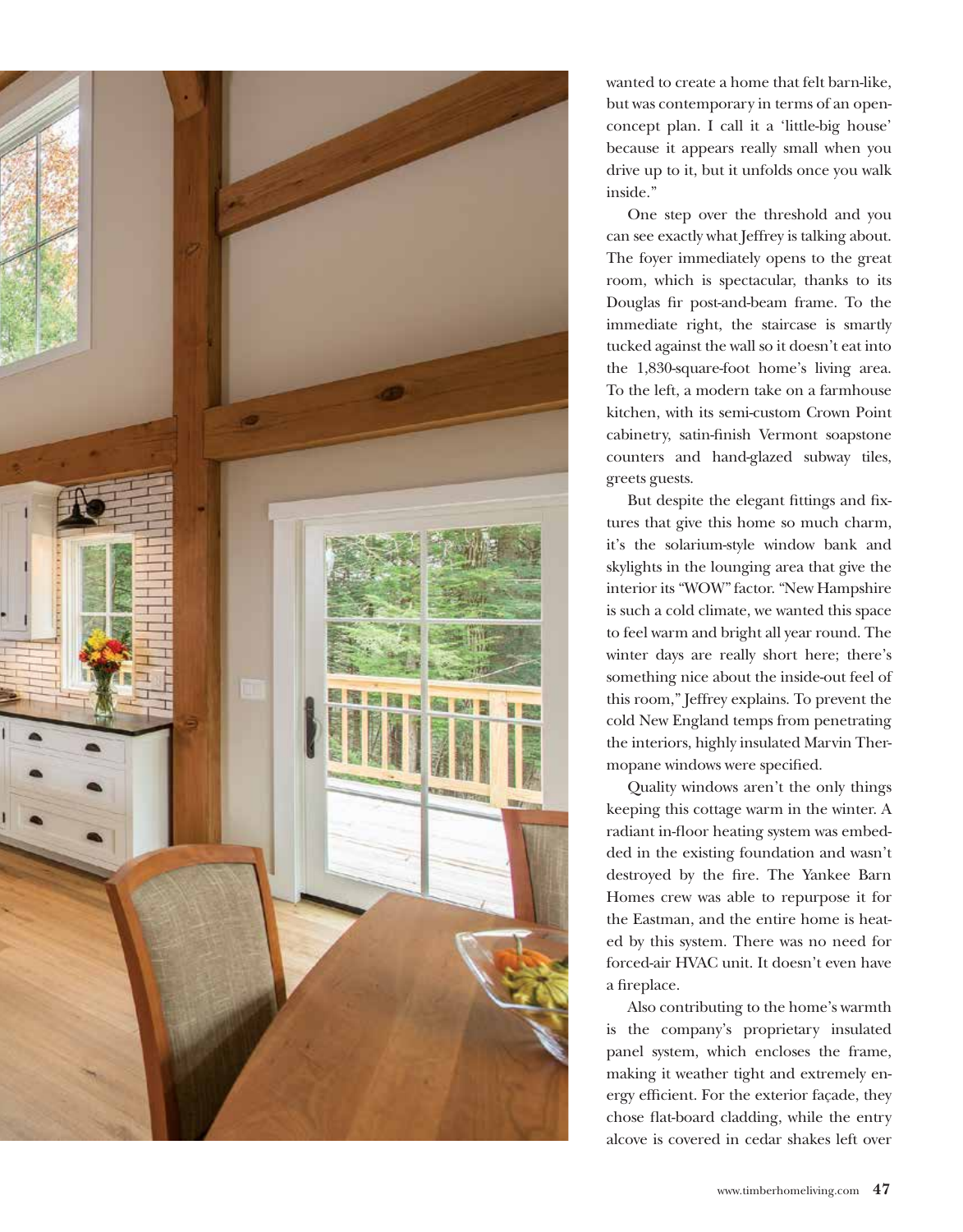

from another project, creating a lowcost focal point that draws visitors toward the front door. "The cedar treatment makes the entryway say, 'Hello!'" says Jeffrey.

Each of these elements, from the solid construction to the timeless finishing materials, are what compelled Keith to purchase the model, rather than use it as a template to build a copy from scratch. He looked at 72 houses before walking through the Eastman's front door. In an instant, his search was over.

As with any home that's bought post-

construction, there are a few things Keith would have done differently, but not many. In fact, he says, "This is the first and only home I have not had to completely repaint to fit my personal color palette. The designer/builder has impeccable taste."